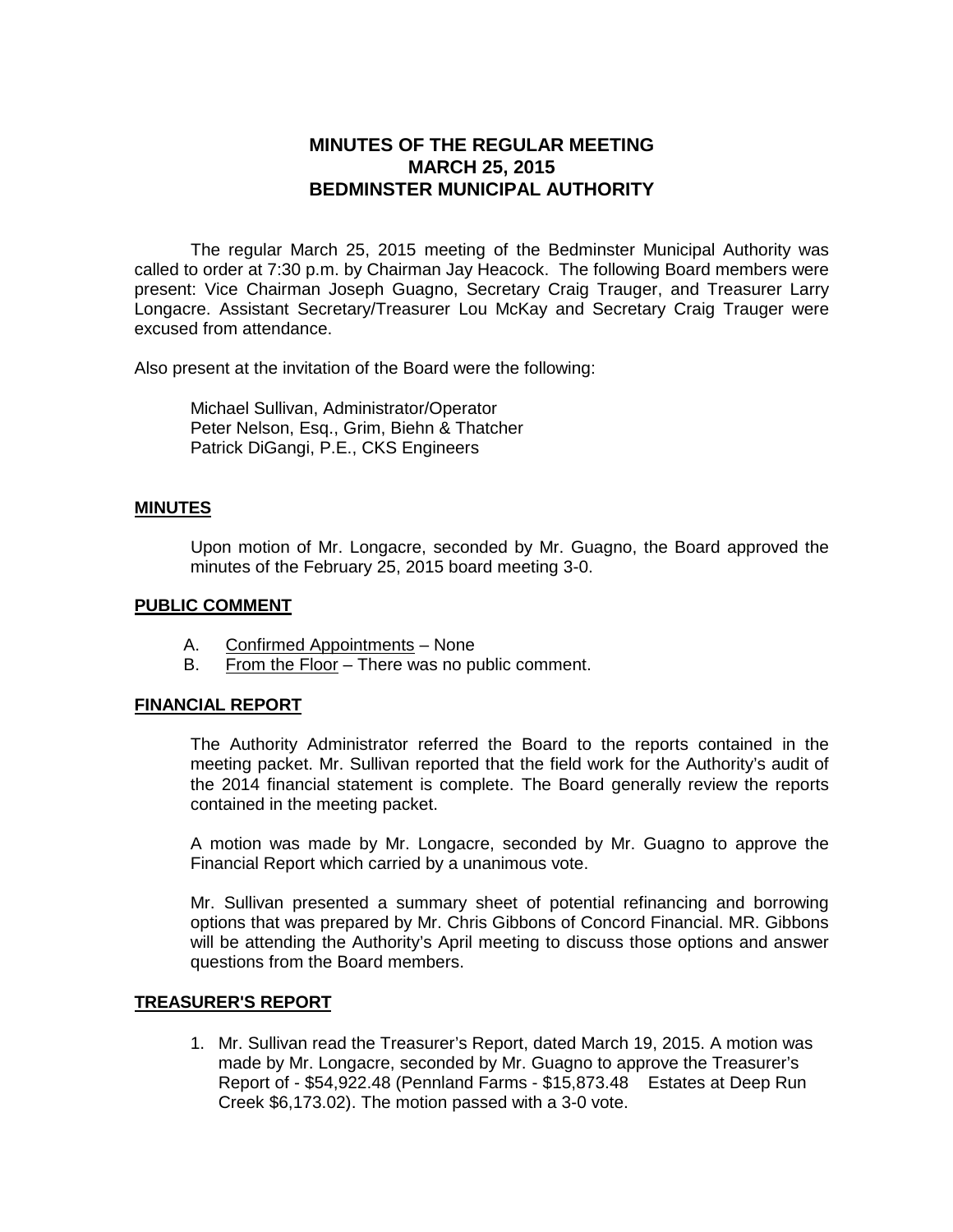### **SOLICITOR'S REPORT**

### **Authority Business**

Mr. Nelson referred the Board to his written report.

**Developments** – The Authority Solicitor briefly updated the Board on the Deep Run WWTP dedication project and proposed modifications. The developer has funded the appropriate escrow accounts. Mr. Nelson reported that the developer has met all conditions needed to request that the Authority take dedication of the wastewater treatment plant. Mr. DiGangi interjected that As-built drawing were submitted to his office and are currently under review. Mr. Guagno moved to accept the deed of dedication for the wastewater treatment plant conditioned on the review and acceptance of the as-built drawings by the Authority engineer. Mr. Longacre seconded the motion which passed by a 3-0 vote.

Mr. Guagno moved then moved to reduce the financial security as detailed in escrow release #11 to 15% for the 18 month maintenance period. Mr. Longacre seconded the motion which passed by a 3-0 vote.

### **ENGINEER'S REPORT**

### **Authority Projects**

The Authority's Engineer generally reviewed the projects within the written engineering report.

**Update to the Elephant Road Treatment Plant –** Mr. DiGangi reported that there were no further updates.

**Kern Drive Sewer Replacement Project, Authorization to Bid –** Mr. DiGangi presented the bid tabulation for the sewer main replacement project. After a brief discussion and review of the information provided, Mr. Guagno moved to award the Kern Drive Sanitary Sewer Replacement Project to Passerini and Sons Construction for a total of \$102,985.00. Mr. Longacre seconded the motion which carried unanimously.

2014 Chapter 94 Reports – The Authority Engineer is seeking authorization to submit the Chapter 94 Reports pertaining to the Elephant Road, Deep Run and Pennland Farms wastewater treatment plants to the PA DEP as required. Mr. Sullivan noted that staff has performed a review of the documents. Mr. Guagno moved to authorize the Authority engineer to submit the required reports before the March 31, 2015 deadline. The motion was seconded by Mr. Longacre and passed with a 3-0 vote.

Mr. DiGangi also reported that his office has completed the DRBC docket renewal for the Pennland WWTP and is currently working on the annual water supply reports. For the Authority.